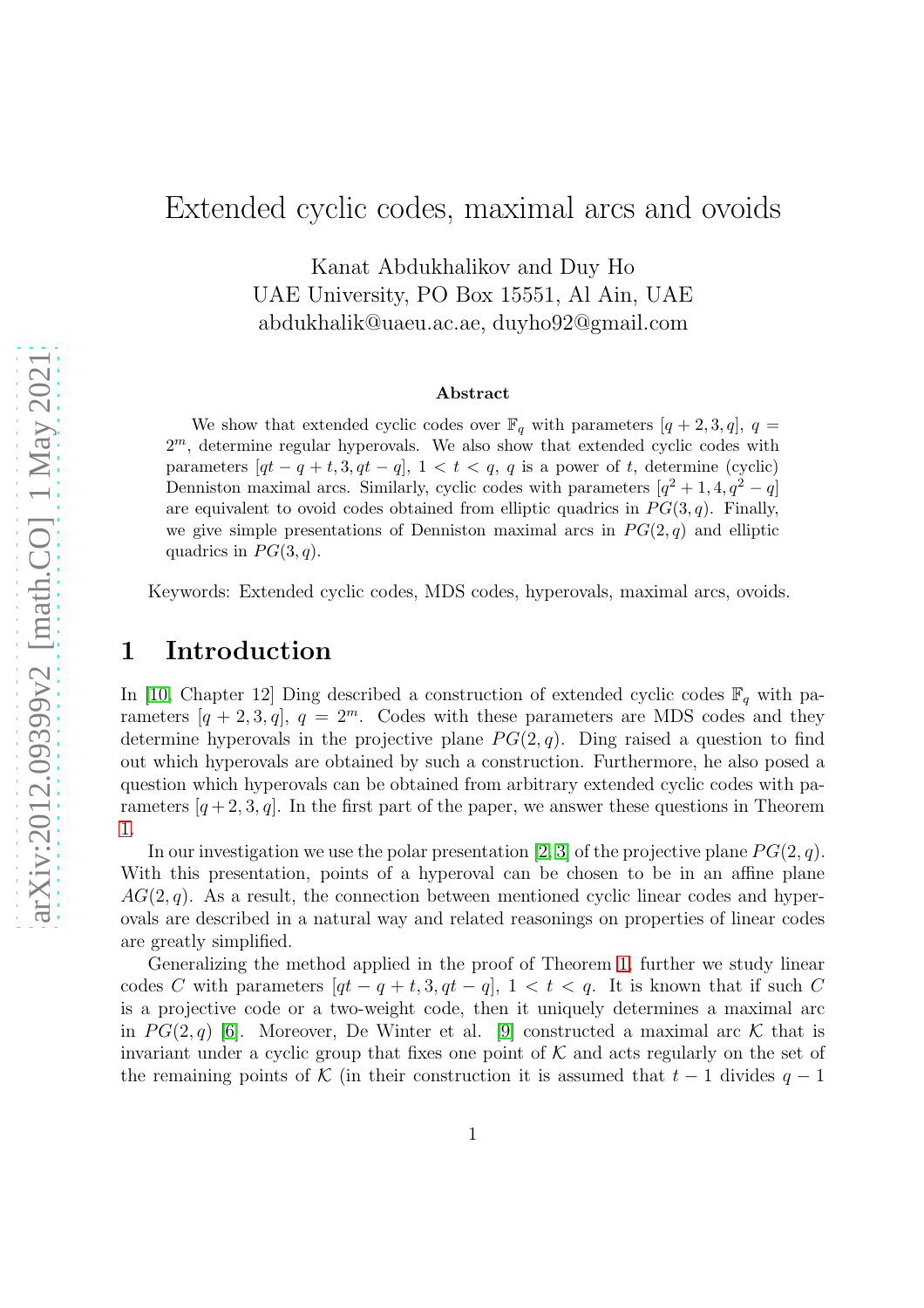and t divides q, or equivalently, q is a power of t). This maximal arc belongs to the class of arcs constructed by Denniston [\[7\]](#page-13-3). Based on the properties of  $K$ , De Winter et al. [\[9\]](#page-13-2) constructed an extended cyclic code with parameters  $[qt - q + t, 3, qt - q]$  and nonzero weights  $qt - q$  and  $qt - q + t$ .

In the converse direction of  $[9]$ , we show that if C is an extended cyclic code with parameters  $[qt - q + t, 3, qt - q]$ , q is a power of t, then it determines a (cyclic) Denniston maximal arc. This result, together with the construction in [\[9\]](#page-13-2), fully characterizes extended cyclic codes with parameters  $[qt - q + t, 3, qt - q]$ , where q is a power of t. We also show that in terms of polar coordinates the Denniston maximal arcs have very simple presentations, and in our particular case the corresponding Denniston maximal arcs can be expressed in a form that clearly shows their cyclicity.

Ding [\[10\]](#page-13-0) introduced a family of cyclic codes with parameters  $[q^2 + 1, 4, q^2 - q]$  and stated without proof that they can be obtained from elliptic quadrics in  $PG(3, q)$ . We provide a simple proof of this statement. We also introduce a coordinate-free presentation of elliptic quadrics in  $PG(3, q)$ .

The content of the paper is organized as follows. In Section [2,](#page-1-0) we recall some results on finite geometry and projective linear codes. In Section [3,](#page-3-0) we consider extended cyclic codes with parameters  $[q+2, 3, q]$  and their connections with hyperovals. Likewise, in Section [4,](#page-5-0) we consider maximal arcs and extended cyclic codes with parameters  $[qt - q + t, 3, qt - q]$ . Further in Section [5](#page-10-0) we consider cyclic codes with parameters  $[q^2 + 1, 4, q^2 - q]$  and their connections with elliptic quadrics in  $PG(3, q)$ .

## <span id="page-1-0"></span>2 Preliminaries

Let  $F = \mathbb{F}_{2^m}$  be a finite field of order  $q = 2^m$ . Consider F as a subfield of  $K = \mathbb{F}_{2^n}$ , where  $n = 2m$ , so K is a two dimensional vector space over F.

Let  $Tr_{M/L}(x)$  and  $N_{M/L}(x)$  be the trace and the norm functions with respect to a finite field extension  $M/L$ . The *conjugate* of  $x \in K$  over F is

$$
\bar{x} = x^q.
$$

Then the *trace* and the *norm* maps from  $K$  to  $F$  are

$$
T(x) = Tr_{K/F}(x) = x + \bar{x} = x + x^{q},
$$
  

$$
N(x) = N_{K/F}(x) = x\bar{x} = x^{1+q}.
$$

The *unit circle* of K is the set of elements of norm 1:

$$
S = \{ u \in K \mid N(u) = 1 \} = \{ u \in K \mid u^{q+1} = 1 \}.
$$

Therefore, S is the multiplicative group of  $(q+1)$ th roots of unity in K. Note that  $\bar{u} = u^{-1}$ for  $u \in S$ . Since  $F \cap S = \{1\}$ , each non-zero element of K has a unique polar coordinate representation

$$
x = \lambda u
$$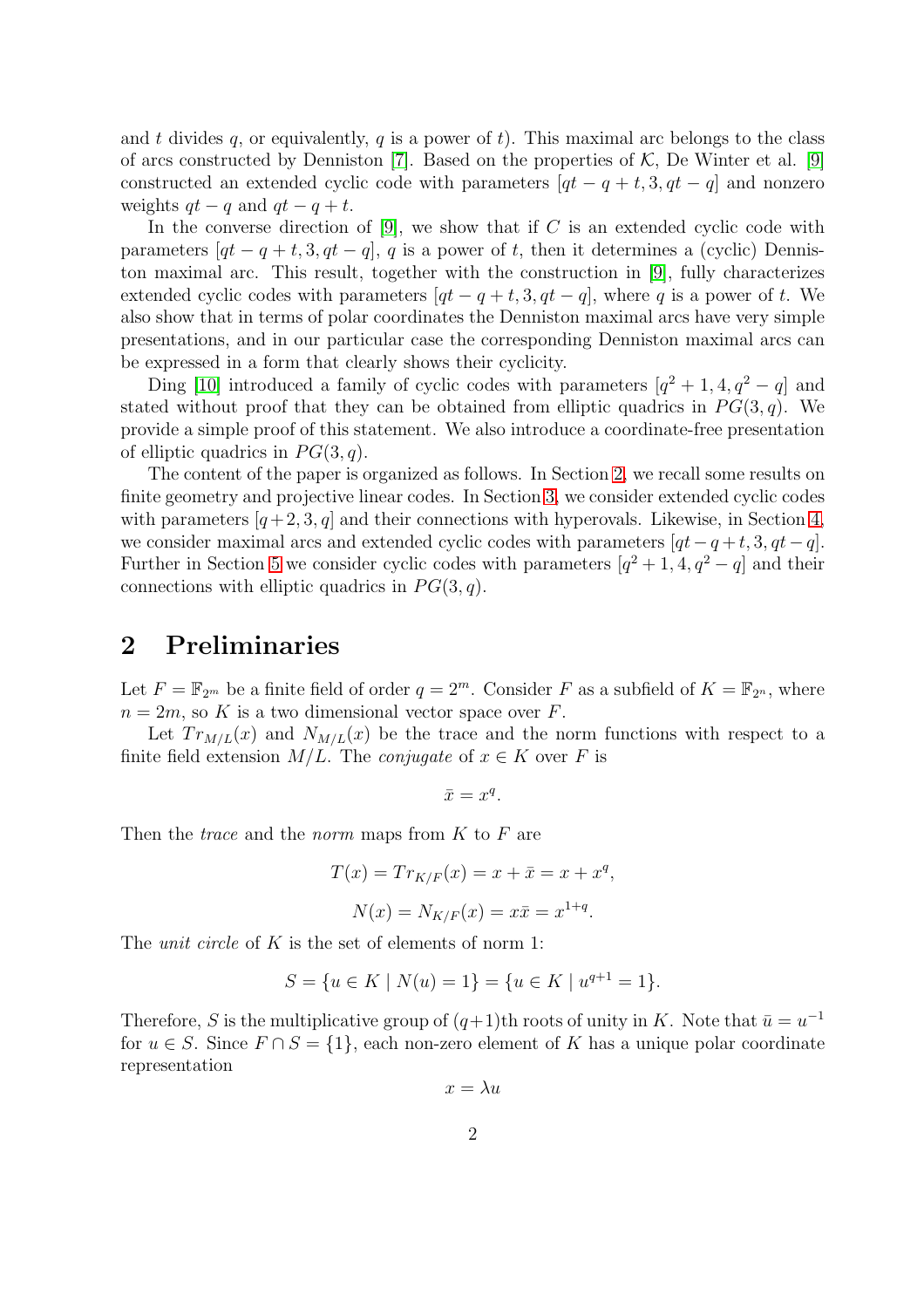with  $\lambda \in F^*$  and  $u \in S$ . For any  $x \in K^*$  we have  $\lambda = \sqrt{x\overline{x}}$ ,  $u = \sqrt{x/\overline{x}}$ .

Consider points of the projective plane  $PG(2, q)$  in homogeneous coordinates as triples  $(x, y, z)$ , where  $x, y, z \in F$ ,  $(x, y, z) \neq (0, 0, 0)$ , and we identify  $(x, y, z)$  with  $(\lambda x, \lambda y, \lambda z)$ ,  $\lambda \in F^*$ . We shall call points of the form  $(x, y, 0)$  the points at infinity. So  $z = 0$  indicates the line at infinity (it consists of all points at infinity). We define an affine plane  $AG(2, q)$ which is obtained by removing all points at infinity from  $PG(2, q)$ , so points of this affine plane  $AG(2,q)$  are

$$
\{(x, y, 1) \mid x, y \in F\}.
$$

Associating  $(x, y, 1)$  with  $(x, y)$  we can identify points of the affine plane  $AG(2, q)$  with elements of the vector space

$$
V(2,q) = \{(x,y) \mid x, y \in F\}.
$$

We introduce now another representation of  $PG(2, q)$  using the field K. Consider pairs  $(x, z)$ , where  $x \in K$ ,  $z \in F$ ,  $x \neq 0$  or  $z \neq 0$ , and we identify  $(x, z)$  with  $(\lambda x, \lambda z)$ ,  $\lambda \in F^*$ . Then points of  $PG(2,q)$  are

$$
\{(x,1) \mid x \in K\} \cup \{(u,0) \mid u \in S\}.
$$

The elements from  $\{(u, 0) | u \in S\}$ , will be referred to as the points at infinity. An affine plane  $AG(2, q)$  is obtained by removing all points at infinity from  $PG(2, q)$ , so the points of this affine plane  $AG(2, q)$  are

$$
\{(x,1) \mid x \in K\}.
$$

Associating  $(x, 1)$  with  $x \in K$  we can identify the points of the affine plane  $AG(2, q)$  with the elements of the field K.

Let  $\xi \in K \setminus F$ . Then  $\{1, \xi\}$  is a basis of K over F. If for  $w \in K$  we have  $w = x + y\xi$ ,  $x, y \in F$ , then point  $(w, 1)$  can be written as  $(x, y, 1)$  in traditional coordinates.

An *oval* in  $PG(2,q)$  is a set of  $q+1$  points, no three of which are collinear. Any line of the plane meets the oval  $\mathcal O$  at either 0, 1 or 2 points and is called an exterior, tangent or secant, respectively. All the tangent lines to the oval  $\mathcal O$  concur [\[11\]](#page-13-4) at the same point N, called the nucleus of  $\mathcal{O}$ . The set  $\mathcal{H} = \mathcal{O} \cup \{N\}$  becomes a hyperoval, that is a set of  $q + 2$  points, no three of which are collinear. Conversely, by removing any point from a hyperoval one gets an oval.

The set  $S \cup \{0\}$  is a regular hyperoval (hyperconic) in K, considered as an affine plane over  $F$  (see [\[3\]](#page-12-1)).

Let C be a linear  $[n, 3]$ -code with a generator matrix G. Let G contain no zero columns. Consider columns  $P_i$  of the matrix G as generators of points in  $PG(2, q)$ . Then the multiset  $\mathcal{P} = \{\{P_1, P_2, \ldots, P_n\}\}\$ contains n points from  $PG(2, q)$  (some of them may be equal). The following lemma will be very useful in our investigations ([\[10,](#page-13-0) Theorem 2.36] or [\[4,](#page-13-5) Lemma 4.15]).

<span id="page-2-0"></span>**Lemma 1.** The multi-set P of columns of a generator matrix G of a [n, 3, n -t]-code over F is a multi-set of points of  $PG(2,q)$  in which every line of  $PG(2,q)$  contains at most t points of P, and some line of  $PG(2, q)$  contains exactly t points of P.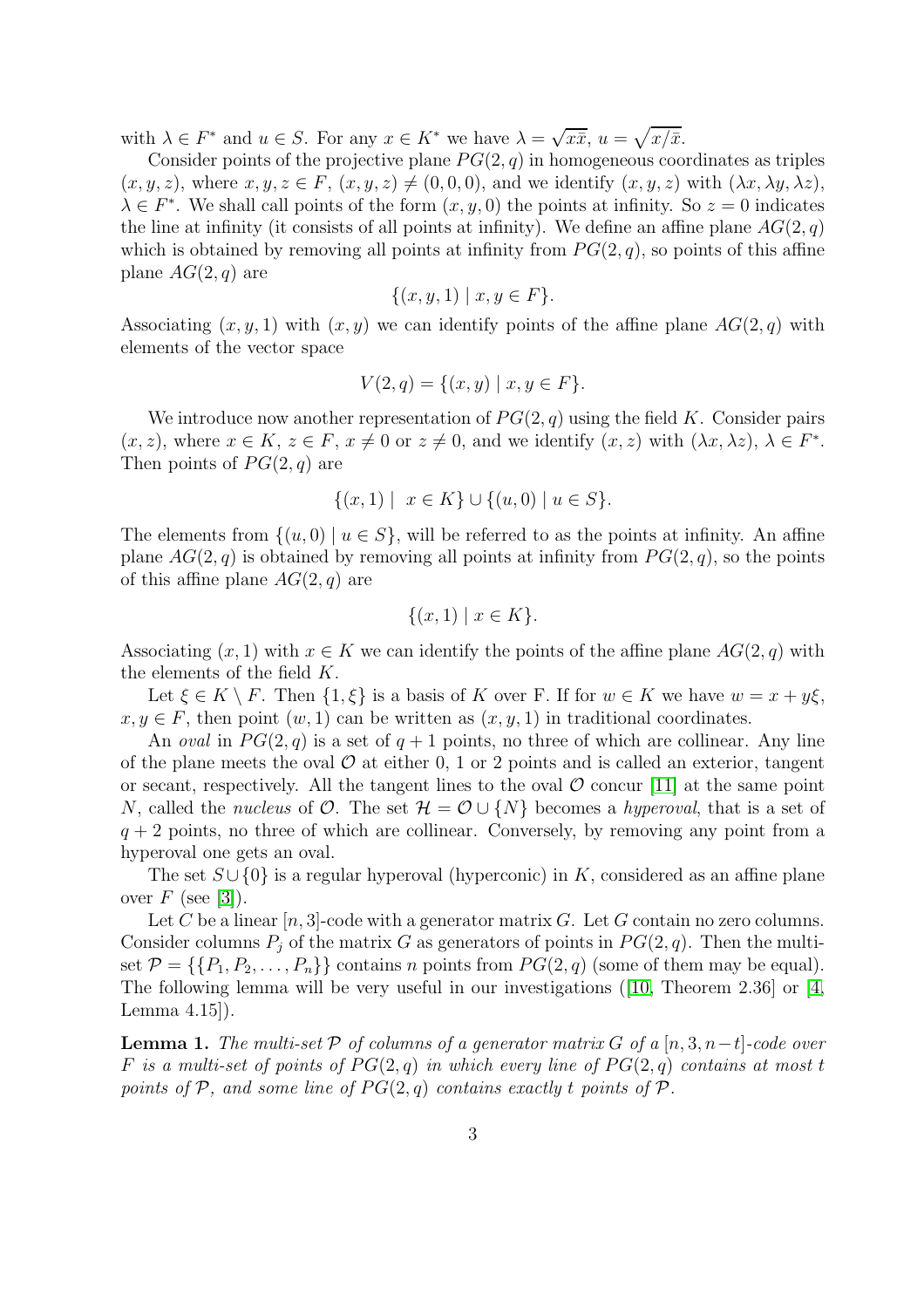A linear code  $[n, 3]$ -code C is called *projective* if the columns of its generator matrix generate different points in  $PG(2, q)$ . It means that the dual code  $C^{\perp}$  does not contain words of weight 2. The assumption that no column of  $G$  is 0 means the absence of weight 1 words in  $C^{\perp}$ . A code C is projective if and only if its dual code  $C^{\perp}$  has minimum distance  $d^{\perp} \geq 3$ .

We say that two codes are equivalent if one can be obtained from the other by a permutation of the coordinates.

### <span id="page-3-0"></span>3 Extended cyclic codes and hyperovals

Let  $S = \langle \beta \rangle$ . Let C be a cyclic code over K of length  $q + 1$  with the generator polynomial  $x - \beta$ . Then C is a [q + 1, q, 2] MDS code over K. The subfield subcode  $C_F$  over F is generated by the polynomial  $(x - \beta)(x - \bar{\beta}) = x^2 + T(\beta)x + 1$ , so  $\beta$  and  $\bar{\beta}$  are zeroes of the cyclic code  $C_F$ . Define  $1 \times (q+1)$  matrix

$$
L = \begin{pmatrix} 1 & \beta & \beta^2 & \dots & \beta^q \end{pmatrix}.
$$

Then by [\[12,](#page-13-6) Theorem 4.4.3] we have

$$
C_F = \{ c \in F^{q+1} \mid Lc^T = 0 \}.
$$

Let  $\xi \in K \setminus F$ . Then  $\{1, \xi\}$  is a basis of K over F and let  $\beta^i = x_i + y_i \xi$ ,  $x_i, y_i \in F$ .

Theorems 12.25-12.26 in [\[10\]](#page-13-0) presented a sequence of codes, we reproduce this sequence using polar coordinate representation of hyperovals.

1) Theorem 12.25 in [\[10\]](#page-13-0) states that  $C_F$  is a [q+1, q-1,3] MDS code. Its parity-check matrix is

$$
\left(\begin{array}{cccc} x_0 & x_1 & \ldots & x_q \\ y_0 & y_1 & \ldots & y_q \end{array}\right);
$$

2) Theorem 12.26 in [\[10\]](#page-13-0) states that the extended code  $\overline{C_F}$  is a [q + 2, q - 1, 4] MDS code. Its parity-check matrix is

$$
A = \left(\begin{array}{cccc} x_0 & x_1 & \dots & x_q & 0 \\ y_0 & y_1 & \dots & y_q & 0 \\ 1 & 1 & \dots & 1 & 1 \end{array}\right),
$$

where the set

$$
\{(x_0,y_0,1),(x_1,y_1,1),\ldots,(x_q,y_q,1),(0,0,1)\}
$$

is a regular hyperoval [\[3\]](#page-12-1), corresponding to  $S \cup \{0\};$ 

3) Theorem 12.26 in [\[10\]](#page-13-0) also states that the dual code  $(\overline{C_F})^{\perp}$  is a  $[q+2,3,q]$  MDS code. Clearly its generator matrix is A.

In Problem 12.1 in [\[10\]](#page-13-0) it was posed as a question whether the hyperoval defined by the code  $(\overline{C_F})^{\perp}$  is equivalent to a known hyperoval. We see that the mentioned hyperoval is equivalent to the regular hyperoval  $S \cup \{0\}$  (hyperconic).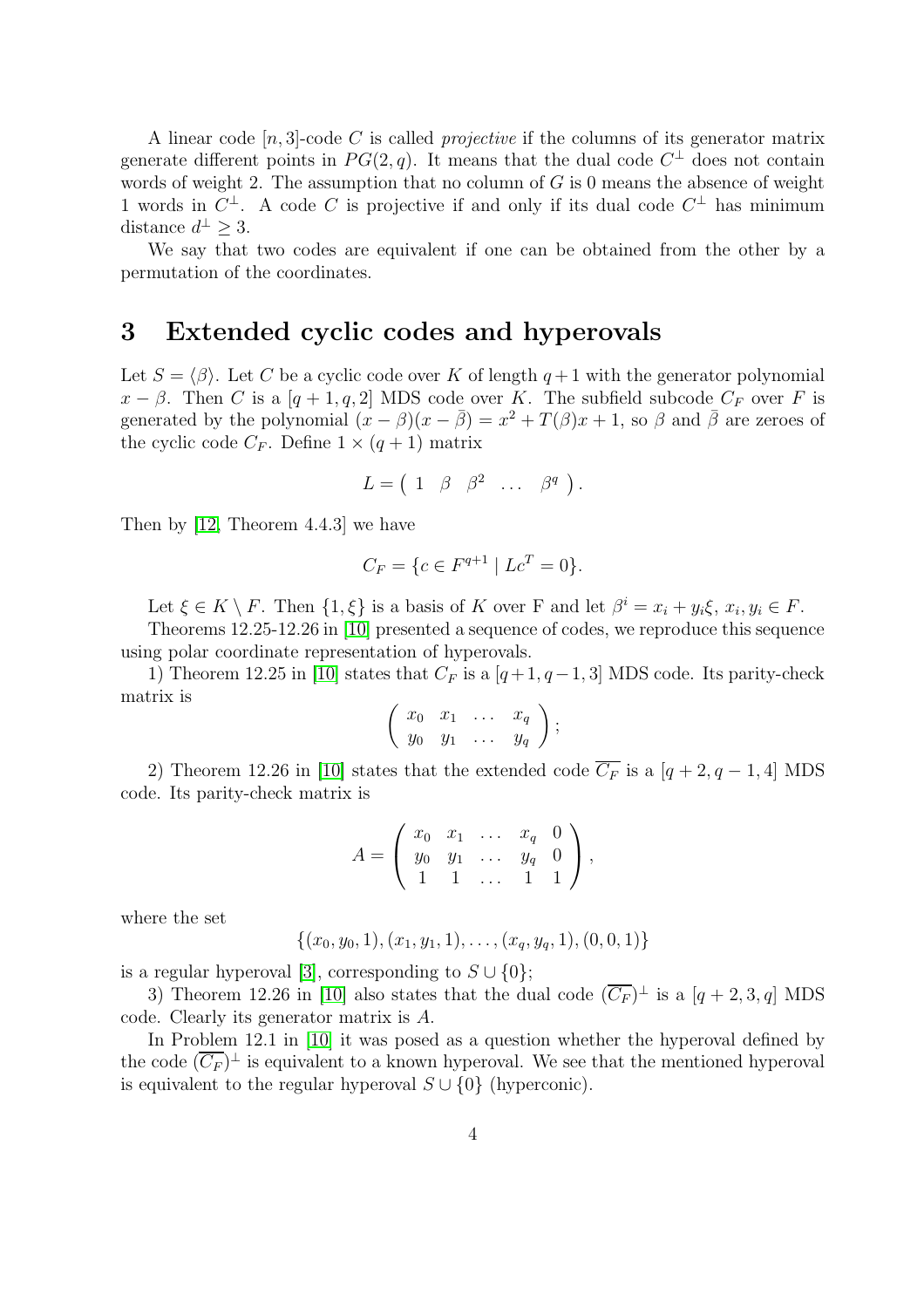In Problem 12.3 in [\[10\]](#page-13-0) it was asked to characterize all extended cyclic codes over F with parameters  $[q + 2, 3, q]$ . The next theorem shows that all these codes are equivalent to MDS codes obtained from the regular hyperovals.

<span id="page-4-0"></span>**Theorem 1.** An extended cyclic code over  $\mathbb{F}_q$  with parameters  $[q+2, 3, q]$  is equivalent to an MDS code obtained from a regular hyperoval.

*Proof.* Let C be an extended cyclic  $[q + 2, 3, q]$ -code. The parameters of the code show that C is a MDS code. Then  $C^{\perp}$  is a MDS  $[q+2, q-1, 4]$ -code [\[12\]](#page-13-6). Let C' denote the code obtained by puncturing the extended coordinate in  $C$ . Then  $C'$  is the original cyclic [q + 1, 3] code. We will show that C' has parity-check polynomial  $(x - \gamma)(x - \overline{\gamma})(x - 1)$ for some  $\gamma \in S$ ,  $\gamma \neq 1$ . Indeed, the factorization of  $x^{q+1} - 1$  over K is given by

$$
x^{q+1} - 1 = \prod_{u \in S} (x - u) = \prod_{i=0}^{q} (x - \beta^i),
$$

where  $\beta \in K$  is a primitive  $(q + 1)$ -th root of unity and  $S = \langle \beta \rangle$ . Note that  $(x - \beta^{i})(x - \beta^{i})$  $\beta^{-i}$ ) =  $x^2 - T(\beta^i)x + 1 \in F[x]$  is irreducible over F for all i with  $1 \le i \le q/2$ , as  $\beta^i \in S$ . Then the corresponding factorization of  $x^{q+1} - 1$  over F is given by

$$
x^{q+1} - 1 = (x - 1) \prod_{i=1}^{q/2} (x^2 - T(\beta^i)x + 1).
$$

Consequently, every polynomial of degree 3 over F dividing  $x^{q+1} - 1$  must be of the form  $(x - \gamma)(x - \overline{\gamma})(x - 1)$  with  $\gamma \in S \setminus \{1\}.$ 

Therefore,  $(C')^{\perp}$  is a cyclic  $[q+1, q-2]$ -code with generator polynomial  $(x - \gamma)(x \overline{\gamma}(x-1)$ . Define the following  $2 \times (q+1)$  matrix over K:

$$
L = \left( \begin{array}{cccc} 1 & \gamma & \gamma^2 & \cdots & \gamma^q \\ 1 & 1 & 1 & \cdots & 1 \end{array} \right).
$$

Then by [\[12,](#page-13-6) Theorem 4.4.3] we have

$$
(C')^{\perp} = \{c \in F^{q+1} \mid Lc^T = 0\}.
$$

Let  $\xi \in K \setminus F$  and  $\gamma^i = x_i + y_i \xi$ , where  $x_i$  and  $y_i$  are from F. Then  $(C')^{\perp}$  is a cyclic code with a parity-check matrix

$$
B = \left(\begin{array}{cccc} x_0 & x_1 & \dots & x_q \\ y_0 & y_1 & \dots & y_q \\ 1 & 1 & \dots & 1 \end{array}\right).
$$

This means that  $C'$  is a cyclic code over  $F$  with generator matrix  $B$ . Since

$$
0 = \sum_{i=0}^{q} \gamma^{i} = \sum_{i=0}^{q} x_{i} + \xi \sum_{i=0}^{q} y_{i},
$$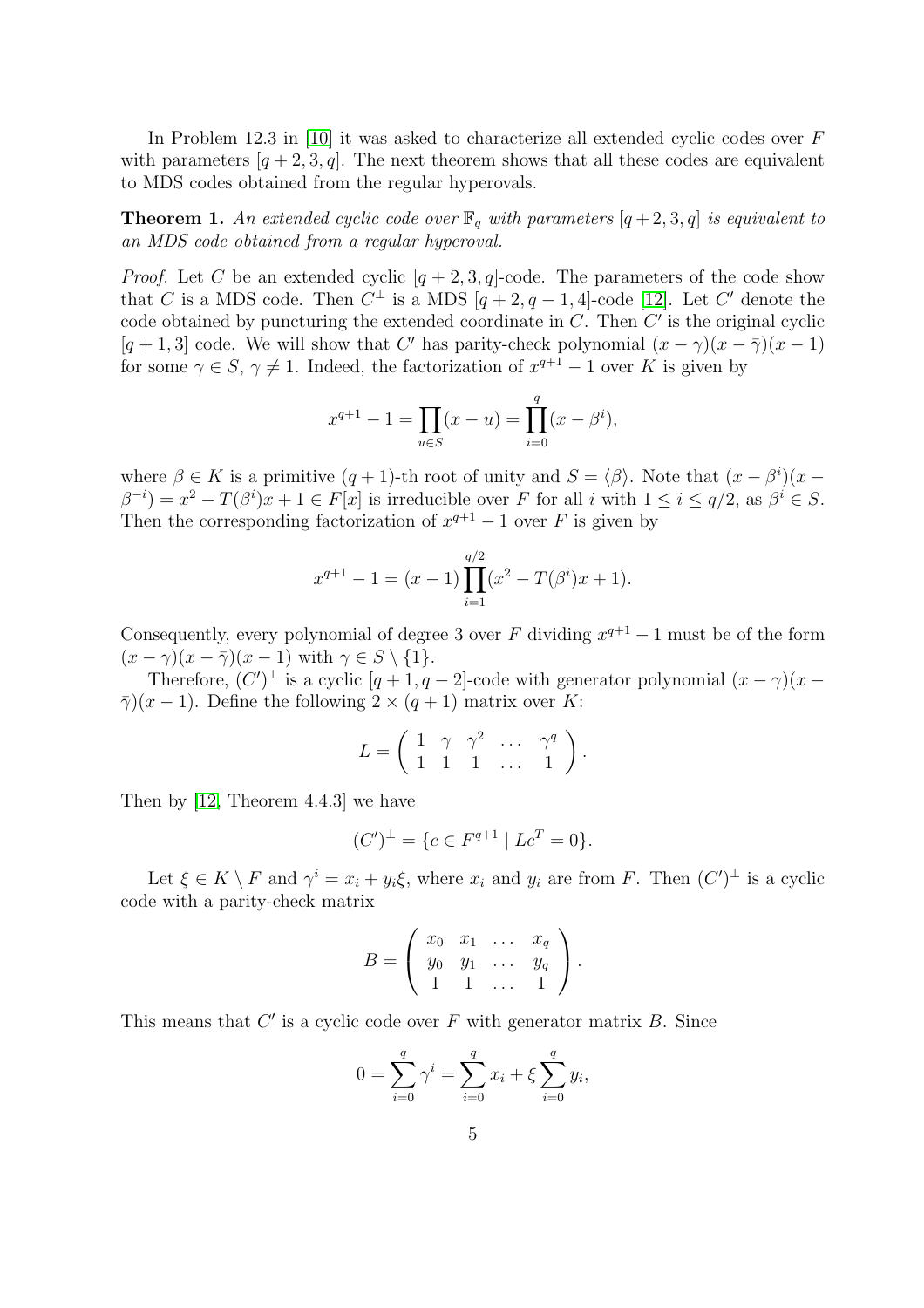we have

$$
\sum_{i=0}^{q} x_i = \sum_{i=0}^{q} y_i = 0.
$$

Since  $C$  is an extended code of  $C'$ ,  $C$  has the following generator matrix

$$
A = \left(\begin{array}{cccc} x_0 & x_1 & \dots & x_q & 0 \\ y_0 & y_1 & \dots & y_q & 0 \\ 1 & 1 & \dots & 1 & 1 \end{array}\right).
$$

Since  $C^{\perp}$  is an MDS  $[q + 2, q - 1, 4]$ -code with parity-check matrix A, all elements  $\gamma^{i}$ ,  $0 \leq i \leq q$ , must be distinct (otherwise two columns of A will be identical, and  $C^{\perp}$  would have a codeword of weight 2), so  $S = \langle \gamma \rangle$ . Hence the columns of A define a regular hyperoval. hyperoval.

Moreover, in Problem 12.2 in [\[10\]](#page-13-0) it was posed as a question whether every MDS code over F with parameters  $[q + 2, 3, q]$  is an extended cyclic code. We see that the answer to this question is negative, since there are hyperovals not equivalent to the regular hyperovals.

#### <span id="page-5-0"></span>4 Extended cyclic codes and maximal arcs

In this section we show that results from Section [3](#page-3-0) can be extended to maximal arcs.

A  $\{k;t\}$ -arc in  $PG(2,q)$  is a set K of k points such that t is the maximum number of points in K that are collinear. It is known that  $k \leq (q + 1)(t - 1) + 1$ . A  $\{k; t\}$ -arc in  $PG(2,q)$  with  $k = (q+1)(t-1)+1$  is called a maximal arc. If K is a maximal  $\{k; t\}$ -arc in  $PG(2, q)$  and  $1 < t < q$  then q is even, t is a divisor of q, and every line in  $PG(2, q)$ intersects K in 0 or t points. The  $\{q+2, 2\}$ -arcs in  $PG(2, q)$  are hyperovals.

We recall a construction of maximal arcs proposed by Denniston [\[7\]](#page-13-3). Choose  $\delta \in F$ such that the polynomial  $X^2 + \delta X + 1$  is irreducible over F. For each  $\lambda \in F$  consider the quadratic curve  $D_{\lambda}$  in  $AG(2, q)$  defined by the equation  $X^2 + \delta XY + Y^2 = \lambda$ . If  $\lambda \neq 0$ then  $D_{\lambda}$  is a conic and its nucleus is the point  $(0, 0)$ . If  $\lambda = 0$  then  $D_{\lambda}$  consists of the single point  $(0, 0)$ . Let  $\Delta \subseteq F$ . Then the set

<span id="page-5-1"></span>
$$
D = \bigcup_{\lambda \in \Delta} D_{\lambda} \tag{1}
$$

is a maximal arc in  $AG(2, q)$  (and therefore in  $PG(2, q)$ ) if and only if  $\Delta$  is a subgroup of the additive group of F [\[1,](#page-12-2) [7\]](#page-13-3). In this case D is a maximal  $\{qt-q+t;t\}$ -arc with  $t = |\Delta|$ .

The next theorem shows that in terms of polar coordinates the Denniston maximal arcs can be expressed in a very simple way.

Theorem 2. The Denniston maximal arcs [\(1\)](#page-5-1) can be expressed as

$$
D = \bigcup_{\lambda \in \Lambda} \lambda S \subset K,\tag{2}
$$

where  $\Lambda$  is a subgroup of the additive group of the field F and S is the unit circle of K.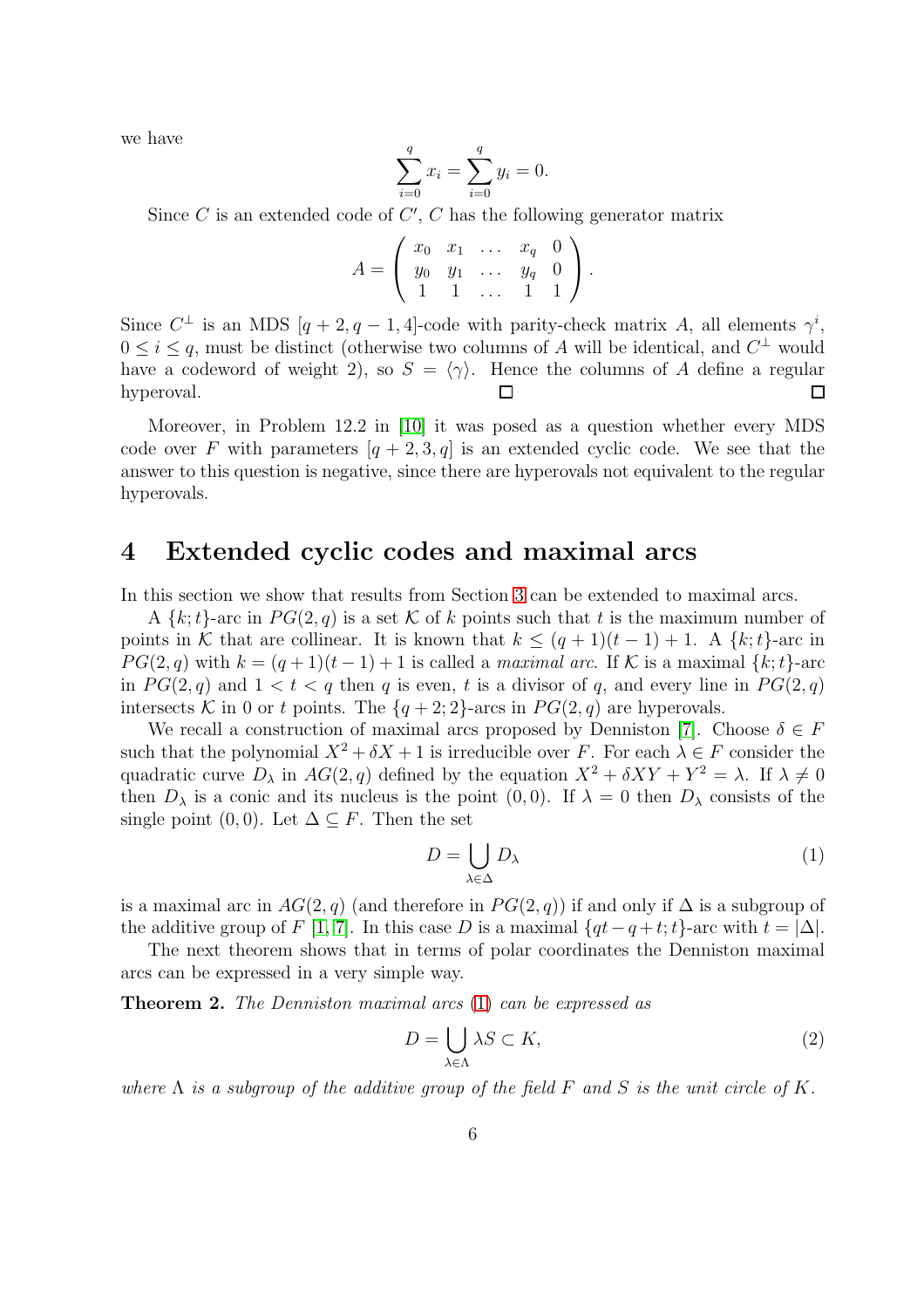*Proof.* Let the polynomial  $X^2 + \delta X + 1$  be irreducible over F. It has two distinct conjugate roots u and  $\bar{u}$  in K, where  $u\bar{u} = 1$  and  $u + \bar{u} = \delta$ . Therefore,  $u^{q+1} = u\bar{u} = 1$  and  $u \in S$ ,  $u \neq 1$ . Any element  $z \in K$  can be written as  $z = x + yu$ , where  $x, y \in F$ . Then

$$
N(z) = N(x + yu) = (x + yu)(x + y\overline{u}) = x^2 + (u + \overline{u})xy + y^2 = x^2 + \delta xy + y^2.
$$

Then the set  $\lambda S = \{z \in K \mid N(z) = \lambda^2\}$  corresponds to the set  $D_{\lambda^2}$  and  $\Delta = \{\lambda^2 \mid \lambda \in \Lambda\}$ Λ}.

Clearly D is a union of  $|\Lambda| - 1$  circles  $\lambda S$  and the element 0.

Let  $t-1$  divide  $q-1$ . De Winter et al. [\[9,](#page-13-2) Theorem 1] considered a Denniston  ${q_t - q + t; t}$ -arc D that is invariant under a cyclic group G that fixes one point of D and acts regularly on the set of the remaining points of D. Since  $t = 2^r$  for some r, condition  $(t-1)|(q-1)$  means that q is a power of t. Let  $\mathbb{F}_t$  be the unique subfield of order t of F. Choose  $\Delta$  as the additive subgroup of the field  $\mathbb{F}_t$ . Cyclic group G is given as  $G = G_1 \times G_2$ , where

$$
G_1 = \left\{ \begin{pmatrix} a + \delta b & b \\ b & a \end{pmatrix} : a, b \in F, a^2 + \delta ab + b^2 = 1 \right\},\
$$

$$
G_2 = \left\{ \begin{pmatrix} c & 0 \\ 0 & c \end{pmatrix} : c \in \mathbb{F}_t^* \right\}.
$$

 $G_1$  is a cyclic group of order  $q + 1$  and  $G_2$  is a cyclic group of order  $t - 1$ . Since  $gcd(q +$  $1, t - 1$ ) = 1, G is a cyclic group of order  $(q + 1)(t - 1)$ .

Now we consider this Denniston arc in terms of polar coordinates. Let  $N = (q +$ 1)(t − 1), and let S' be the group of N-th roots of unity in K. If  $\theta$  is a primitive element of the field K then  $S' = \langle \alpha \rangle$ , where  $\alpha = \theta^{(q-1)/(t-1)}$ . We denote also  $\beta = \theta^{q-1}$ , thus  $S = \langle \beta \rangle$ . In polar coordinates we have  $\alpha = \mu v$ , where  $\mu \in F$  and  $v \in S$ . Since  $1 = \alpha^{(q+1)(t-1)} = (\mu v)^{(q+1)(t-1)} = \mu^{(q+1)(t-1)} = \mu^{2(t-1)}$ , one has  $\mu^{t-1} = 1$  and  $\mu \in \mathbb{F}_t$ . Therefore,  $\mu$  is a primitive element of  $\mathbb{F}_t$  and  $\langle \alpha \rangle = \langle \mu \rangle \langle \nu \rangle$ .

Let  $\Lambda = \mathbb{F}^+_t$  and define

$$
D = \bigcup_{\lambda \in \Lambda} \lambda S \subset K.
$$

Then

$$
D = \{0\} \cup S \cup \alpha S \cup \dots \cup \alpha^{t-2}S
$$
  
=  $\{0, 1, \alpha, \alpha^2, \dots, \alpha^{N-1}\},$ 

since  $\mu^i S = \alpha^i S$  and  $S = \langle \alpha^{t-1} \rangle$ . This maximal arc D corresponds to the Denniston arc considered in  $[9]$ . In this form we immediately see the cyclicity of D, and we call such an arc as cyclic Denniston maximal arc. Note that instead of  $\alpha$  one can take any generator of  $S'$ .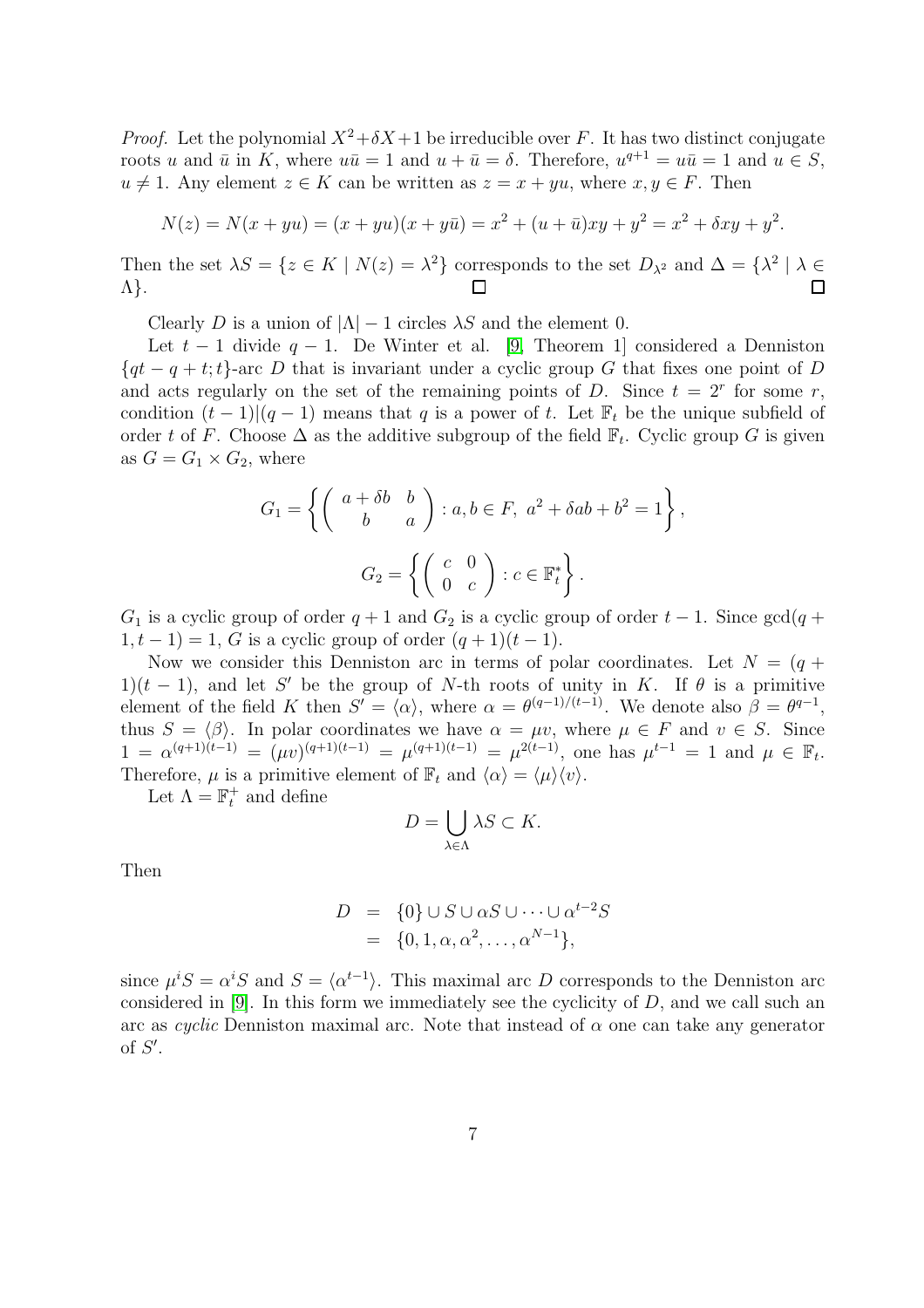Let  $\alpha^i = x_i + y_i \xi$ ,  $x_i, y_i \in F$ . De Winter et al. [\[9\]](#page-13-2) considered an extended cyclic code which, in fact, is equivalent to a code  $C$  with generator matrix

$$
A = \left(\begin{array}{cccc} x_0 & x_1 & \dots & x_{N-1} & 0 \\ y_0 & y_1 & \dots & y_{N-1} & 0 \\ 1 & 1 & \dots & 1 & 1 \end{array}\right)
$$

They showed that C is a code with parameters  $[N+1, 3, N+1-t]$  and nonzero weights  $N+1-t$  and  $N+1$  (it can be also deduced using Lemma [1\)](#page-2-0). Furthermore, the dual minimum distance  $d^{\perp}$  of the code C is 3 when  $t > 2$  and 4 when  $t = 2$  (hyperoval case).

We consider now the reverse process.

**Theorem 3.** An extended cyclic code over  $\mathbb{F}_q$  with parameters  $[qt - q + t, 3, qt - q]$ ,  $1 < t < q$ , q is a power of t, is equivalent to a code obtained from a cyclic Denniston maximal arc.

*Proof.* First of all, we note that the case  $t = 2$  is a hyperoval case and it was considered in Theorem [1,](#page-4-0) so we can assume that  $t \geq 4$ . Let C be an extended cyclic  $[N+1, 3, N+1-t]$ code. Let  $C'$  denote the code obtained by puncturing the extended coordinate in  $C$ . Then  $C'$  is a cyclic  $[N, 3]$ -code.

Recall that  $S' = \langle \alpha \rangle$  and  $S = \langle \beta \rangle$ , where  $\alpha = \theta^{(q-1)/(t-1)}$ ,  $\beta = \theta^{q-1}$  and  $\theta$  is a primitive element of the field K. Furthermore,  $\alpha = \mu v$  for a primitive element  $\mu$  of  $\mathbb{F}_t$  and  $\langle v \rangle = S$ . Considering the set S' with respect to the action of conjugation, we can write  $S' = S_0 \cup S_1 \cup S_2$ , where  $S_0 = \{u \in S' \mid u = \bar{u}\} = S' \cap F$ ,  $S_1 \cap F = \emptyset$ ,  $S_2 = \{\bar{u} \mid u \in S_1\}$ ,  $S_1 \cap S_2 = \emptyset$ . Then

$$
x^{N} - 1 = \prod_{u \in S_{0}} (x - u) \prod_{u \in S_{1}} (x - u)(x - \bar{u}).
$$

Note that  $(x - u)(x - \bar{u}) = x^2 - T(u)x + 1 \in F[x]$  is irreducible over F for all  $u \in S_1$ . Consequently, every polynomial of degree 3 over F dividing  $x^N - 1$  must be of the form  $(x-a)(x-b)(x-c)$  with distinct  $a, b, c$  from  $\mathbb{F}_t^*$ , or  $(x-\gamma)(x-\overline{\gamma})(x-a)$  with  $\gamma \in S_1$ ,  $a \in \mathbb{F}_t^*$ . We consider these two cases.

1) Let  $(C')^{\perp}$  be a cyclic  $[N, N-3]$ -code with generator polynomial  $(x-a)(x-b)(x-c)$ with distinct a, b, c from  $\mathbb{F}_t^*$ . Then by [\[12,](#page-13-6) Theorem 4.4.3] we have that  $(C')^{\perp}$  is a cyclic code with a parity-check matrix

$$
B = \left( \begin{array}{cccc} 1 & a & a^2 & \dots & a^{N-1} \\ 1 & b & b^2 & \dots & b^{N-1} \\ 1 & c & c^2 & \dots & c^{N-1} \end{array} \right).
$$

Hence  $C'$  has generator matrix  $B$ . Since  $C$  is an extended code of  $C'$ ,  $C$  has a generator matrix of the following form:

$$
A = \begin{pmatrix} 1 & a & a^2 & \dots & a^{N-1} & * \\ 1 & b & b^2 & \dots & b^{N-1} & * \\ 1 & c & c^2 & \dots & c^{N-1} & * \end{pmatrix}.
$$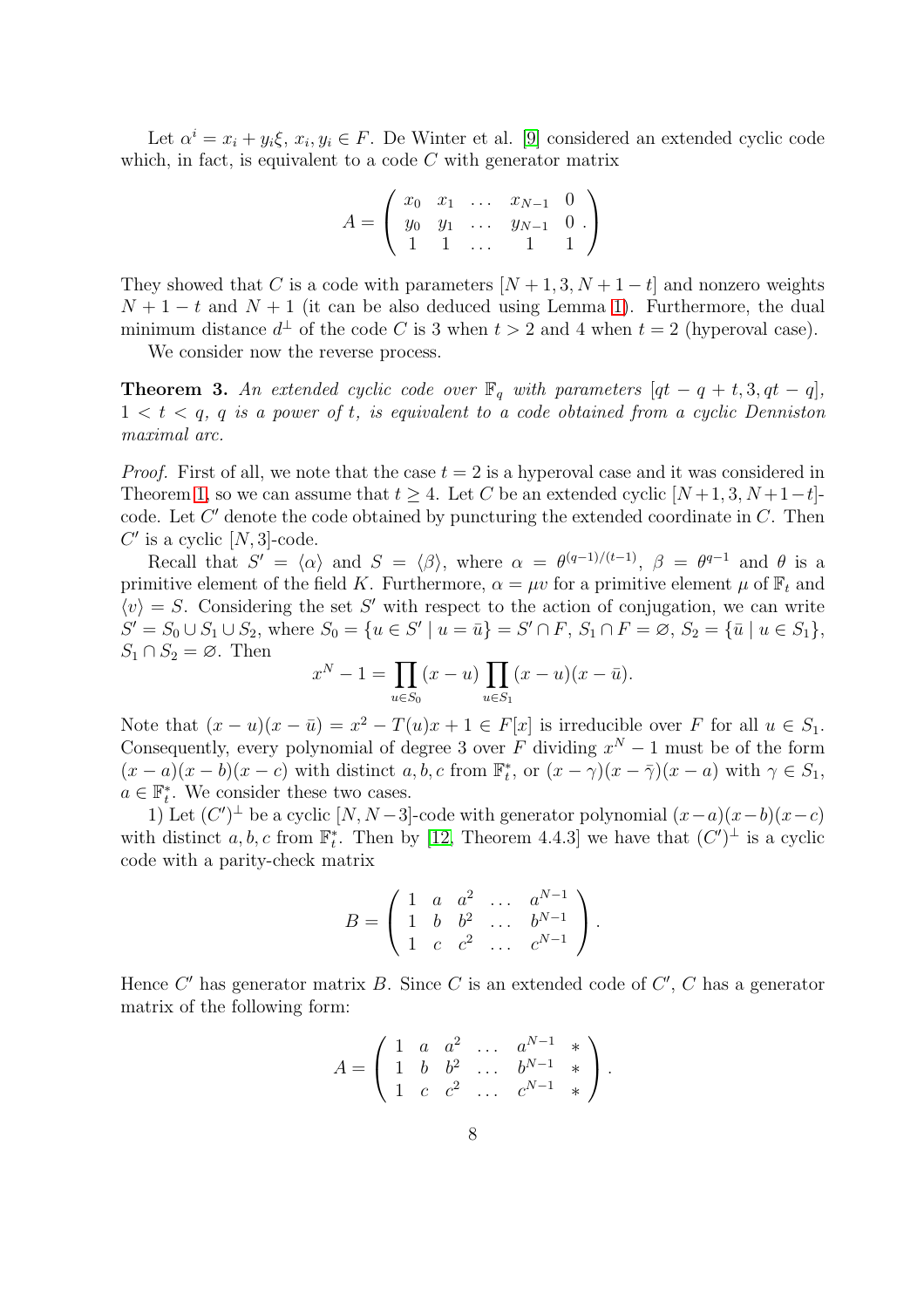Since  $a^{t-1} = b^{t-1} = c^{t-1} = 1$ , every column  $(a^i, b^i, c^i)^T$  in the matrix A is repeated at least  $q + 1 > t$  times, but it is not possible by Lemma [1,](#page-2-0) since the minimum distance of C is  $N + 1 - t$ .

2) Let  $(C')^{\perp}$  be a cyclic  $[N, N-3]$ -code with generator polynomial  $(x-\gamma)(x-\bar{\gamma})(x-a)$ with  $\gamma \in S_1$ ,  $a \in \mathbb{F}_t^*$ . Define the following  $2 \times (q+1)$  matrix over K:

$$
L = \left( \begin{array}{cccc} 1 & \gamma & \gamma^2 & \dots & \gamma^{N-1} \\ 1 & a & a^2 & \dots & a^{N-1} \end{array} \right).
$$

Then by [\[12,](#page-13-6) Theorem 4.4.3] we have

$$
(C')^{\perp} = \{c \in F^N \mid Lc^T = 0\}.
$$

Let  $\xi \in K \setminus F$  and  $\gamma^i = x_i + y_i \xi$ , where  $x_i$  and  $y_i$  are from F. Then  $(C')^{\perp}$  is a cyclic code with a parity-check matrix

$$
B = \left(\begin{array}{cccc} x_0 & x_1 & \dots & x_{N-1} \\ y_0 & y_1 & \dots & y_{N-1} \\ 1 & a & \dots & a^{N-1} \end{array}\right).
$$

This means that  $C'$  is a cyclic code over  $F$  with generator matrix  $B$ .

We claim that  $a = 1$ . Indeed, assume that  $a \neq 1$ . Then  $\sum_{i=0}^{t-2} a^i = 0$ , and consequently  $\sum_{i=0}^{N-1} a^i = 0$ . In addition,  $\sum_{i=0}^{N-1} \gamma^i = 0$ . Hence the extended code C has the following generator matrix

$$
A = \left(\begin{array}{cccc} x_0 & x_1 & \dots & x_{N-1} & 0 \\ y_0 & y_1 & \dots & y_{N-1} & 0 \\ 1 & a & \dots & a^{N-1} & 0 \end{array}\right).
$$

The nonzero columns of the matrix A represent points  $(x_i, y_i, a^i)$  in the projective plane  $PG(2, q)$ . Equivalently, in other representation, they are the points  $(\gamma^i, a^i) \in PG(2, q)$ , or  $((\gamma/a)^i, 1) \in PG(2, q)$ . Let r be the smallest positive integer such that  $(\gamma/a)^r = 1$ . Then in the sequence of the points  $(\gamma/a)^i$ ,  $0 \le i \le N-1$ , there are r distinct points, repeated  $N/r$  times. Therefore, the columns of the matrix A represent distinct r points in  $PG(2, q)$ , repeated  $N/r$  times, and one zero column more. Denote by T the set of these distinct r points in  $PG(2, q)$ .

Assume that any line in  $PG(2,q)$  intersects the set T in maximum s points. Then T is an  $\{r; s\}$ -arc, and the standard bound for this arc gives

<span id="page-8-0"></span>
$$
r \le (q+1)(s-1) + 1. \tag{3}
$$

On the other hand, the codewords of the code C can be written as  $(a', b', c')A$ , where  $a', b', c' \in F$ . Let a projective line  $a'x + b'y + c'z = 0$  intersect T in s points. Then the codeword  $(a', b', c')A$  has  $s \cdot \frac{N}{r} + 1$  zero coordinates (the extra one comes from the zero column of A). Since the minimum distance of C is  $N + 1 - t$ , we have

$$
s \cdot \frac{N}{r} + 1 \le t,
$$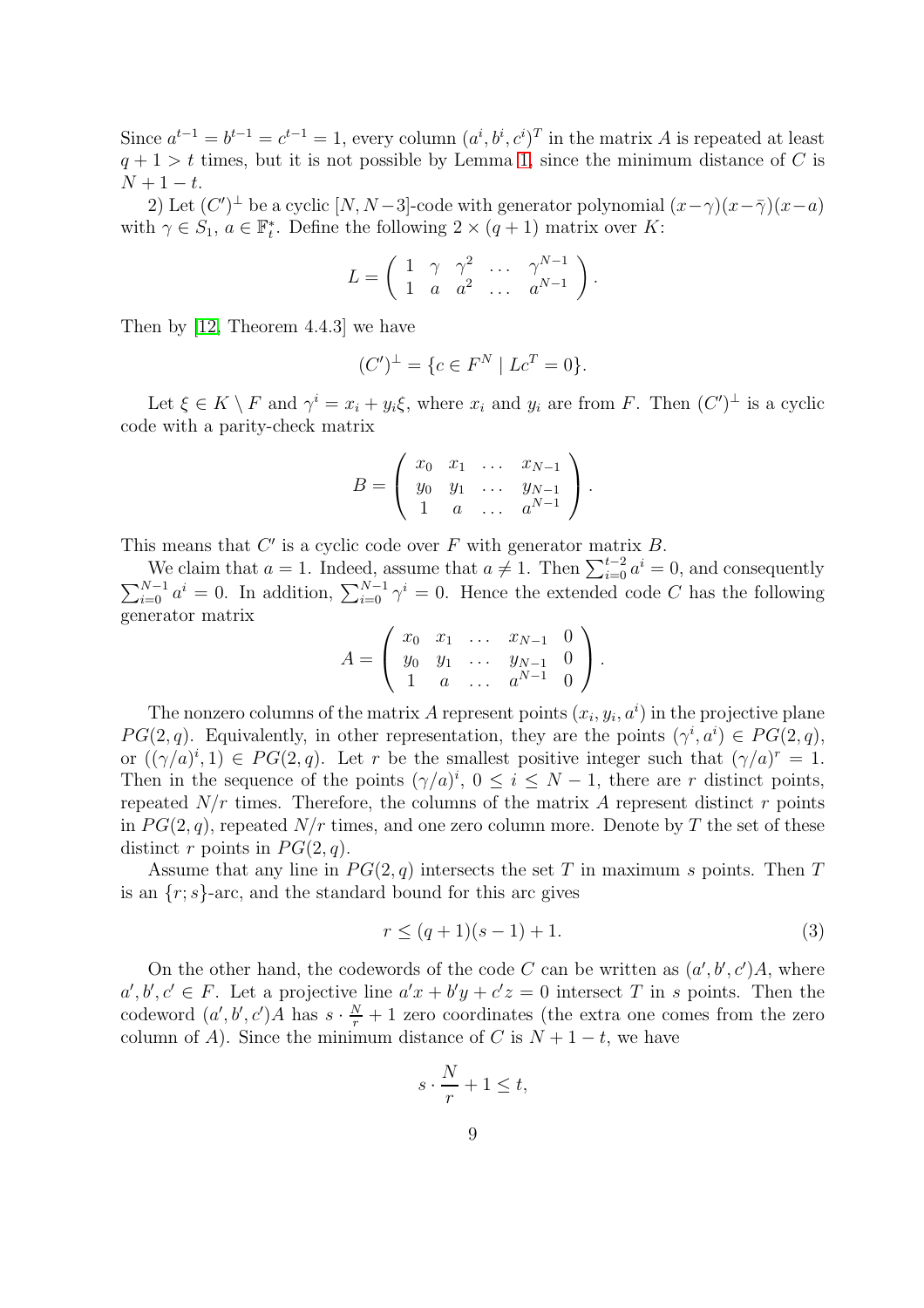which implies

$$
s \cdot \frac{N}{t-1} \le r,
$$
  

$$
s \cdot (q+1) \le r.
$$

But the last inequality contradicts inequality [\(3\)](#page-8-0).

Therefore,  $a = 1$  and C has the following generator matrix

$$
A = \left(\begin{array}{cccc} x_0 & x_1 & \dots & x_{N-1} & 0 \\ y_0 & y_1 & \dots & y_{N-1} & 0 \\ 1 & 1 & \dots & 1 & 1 \end{array}\right).
$$

Now we will show that the columns of the matrix  $A$  are distinct, which means that the elements  $\gamma^i$ ,  $0 \le i \le N-1$ , are distinct. Indeed, assume that they are not distinct, and let r be the smallest positive integer such that  $\gamma^r = 1$ . Then  $r < N$  and in the sequence of the elements  $\gamma^i$ ,  $0 \le i \le N-1$ , there are r distinct elements, repeated  $N/r$  times. Therefore, the columns of the matrix A represent distinct r points in  $PG(2, q)$ , repeated  $N/r \geq 2$  times, and one extra point  $(0,0,1)^T$ . Denote by T the set of these distinct r points in  $PG(2, q)$ .

Assume that any line in  $PG(2, q)$  intersects the set T in maximum s points. Then T is an  $\{r; s\}$ -arc, and the standard bound for this arc gives

$$
r \le (q+1)(s-1) + 1.
$$

On the other hand, the codewords of the code C can be written as  $(a', b', c')A$ , where  $a', b', c' \in F$ . Let a projective line  $a'_{x} + b'y + c'z = 0$  intersect T in s points. Then the codeword  $(a', b', c')A$  has  $s \cdot \frac{N}{r}$  $\frac{N}{r}$  or  $s \cdot \frac{N}{r} + 1$  zero coordinates. Since the minimum distance of C is  $N + 1 - t$ , we have

$$
s \cdot \frac{N}{r} \le t,
$$

which implies

$$
2s \leq t.
$$

Futhermore,

$$
s \cdot \frac{N}{t} \le r \le (q+1)(s-1) + 1,
$$
  
\n
$$
s \cdot \frac{(q+1)(t-1)}{t} \le (q+1)(s-1) + 1,
$$
  
\n
$$
s(q+1)(1 - \frac{1}{t}) \le (q+1)s - (q+1) + 1,
$$
  
\n
$$
-s(q+1)\frac{1}{t} \le -q,
$$
  
\n
$$
s(q+1) \ge qt \ge 2qs,
$$

a contradiction.

Therefore, the elements  $\gamma^i$ ,  $0 \le i \le N-1$ , are distinct, the order of  $\gamma$  is equal to N,  $\gamma$ generates S' and the set  $\{0, 1, \gamma^1, \cdots, \gamma^{N-1}\}$  is a cyclic Denniston maximal arc.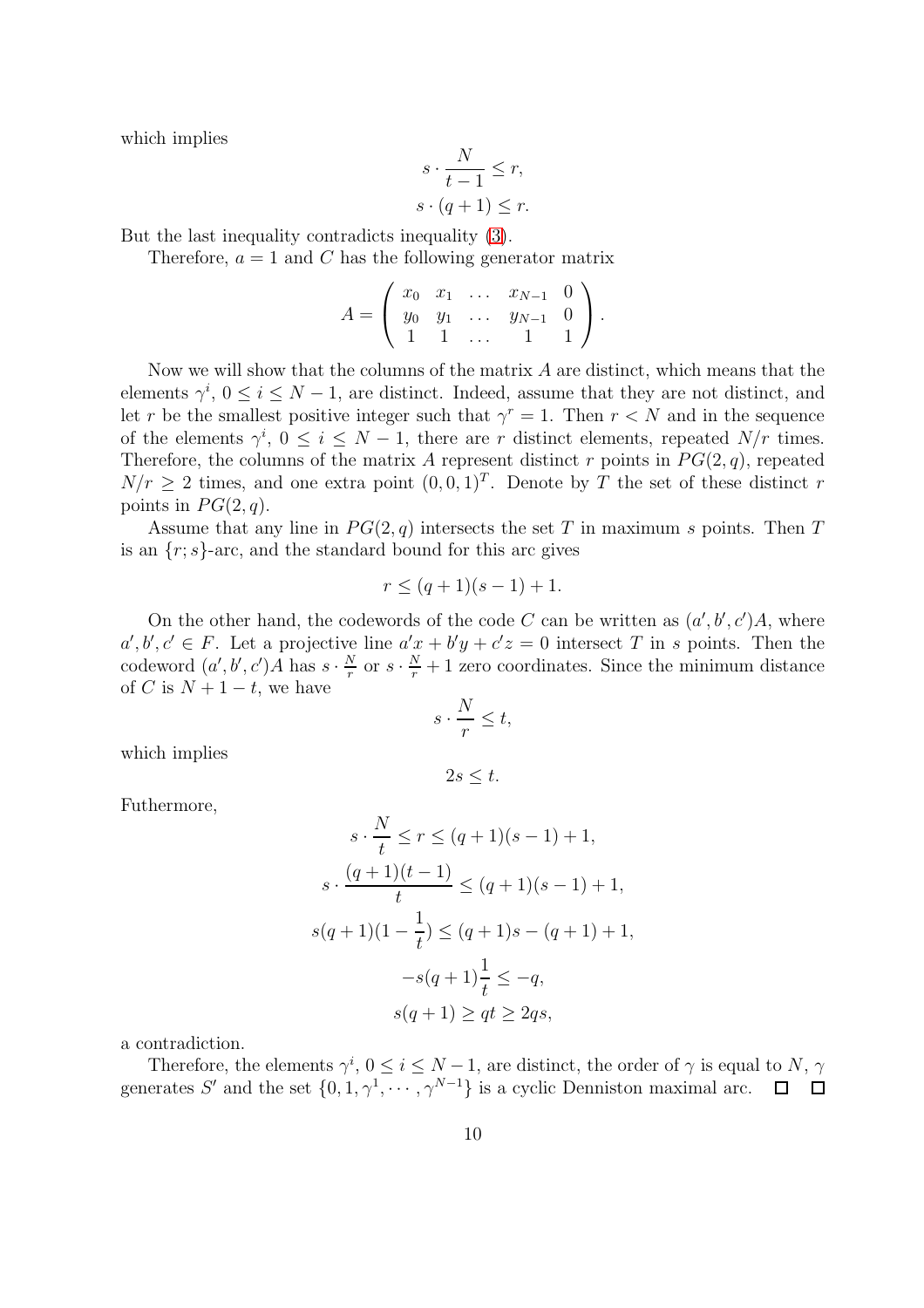### <span id="page-10-0"></span>5 Cyclic codes and ovoids

In this section we show that the results from previous sections can be extended to ovoids.

In  $PG(n, q)$ ,  $n > 3$ , a set K of k points no three of which are collinear is called a k-cap. For any k-cap K in  $PG(3, q)$  with  $q \neq 2$ , the cardinality k satifies  $k \leq q^2 + 1$ . A  $(q^2+1)$ -cap of  $PG(3, q)$ ,  $q \neq 2$ , is called an *ovoid*. Any plane of  $PG(3, q)$  meets an ovoid in 1 or  $q+1$  points [\[11\]](#page-13-4).

A linear  $[q^2+1, 4]$ -code is called an *ovoid code* if the columns of its generator matrix G constitute an ovoid in  $PG(3, q)$ .

Let V be a finite dimensional vector space over a field  $F$  of characteristic 2. A quadratic form on V is a mapping  $Q: V \to F$  such that

1. 
$$
Q(\lambda x) = \lambda^2 Q(x)
$$
 for all  $\lambda \in F$ ,  $x \in V$ , and

2.  $B(x, y) = Q(x + y) + Q(x) + Q(y)$  is a bilinear from.

A quadratic form is *non-degenerate* if the property  $B(x, y) = Q(x) = 0$  for all  $y \in V$ implies  $x = 0$ . A vector  $x \in V$  is *singular* if  $Q(x) = 0$ . The set of singular points of Q defines a *quadric* in the projective space  $P(V)$  ( $P(V)$ ) is a projective space obtained from  $V \setminus \{0\}$  by identifying nonzero vectors  $v \in V$  with  $\lambda v$  for all  $\lambda \in F$ ).

Let  $Q$  be a non-degenerate quadratic form on 4-dimensional vector space V over  $F$ . The coordinate frame can be chosen so that  $Q$  is equivalent to one of the following two expressions:

- 1.  $x_0x_1 + x_2x_3$ , or
- 2.  $x_0^2 + ax_0x_1 + x_1^2 + x_2x_3$ , where  $a \in F$  and the polynomial  $\xi^2 + a\xi + 1$  is irreducible over  $F$ .

In the former case the quadratic form Q defines a *hyperbolic* quadric in  $PG(3, q)$ , and in the latter case Q defines an *elliptic* quadric. The hyperbolic quadric in  $PG(3, q)$  contains  $(q+1)^2$  points, and the elliptic quadric in  $PG(3, q)$  contains  $q^2+1$  points [\[5\]](#page-13-7). The elliptic quadric in  $PG(3, q)$  is an ovoid.

The next theorem provides a coordinate-free presentation of the elliptic quadric in  $PG(3,q).$ 

<span id="page-10-1"></span>**Theorem 4.** Let  $E \supset K \supset F$  be a chain of finite fields,  $|E| = q^4$ ,  $|K| = q^2$ ,  $|F| = q$ ,  $q=2^m$ . Then

$$
Q(x) = Tr_{K/F}(N_{E/K}(x))
$$

is a non-degenerate quadratic form on 4-dimensional vector space E over F. Moreover, the set

$$
\mathcal{O} = \{ u \in E \mid N_{E/K}(u) = 1 \} = \{ u \in E \mid u^{q^2 + 1} = 1 \}
$$

determines an elliptic quadric in  $PG(3, q)$ .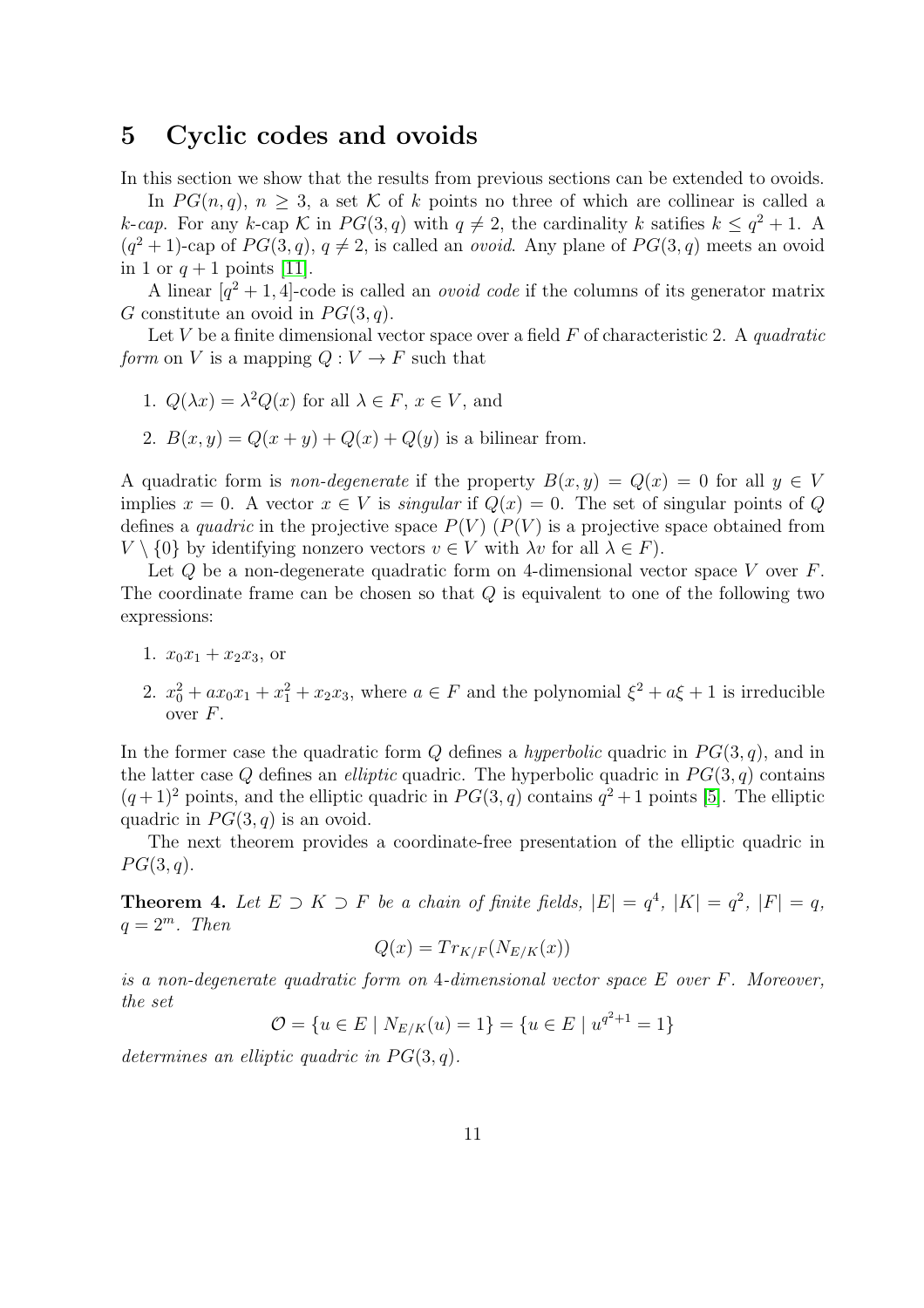Proof. We have

$$
N_{E/K}(x) = x \cdot x^{q^2} = x^{q^2+1},
$$
  
\n
$$
Q(\lambda x) = Tr_{K/F}(N_{E/K}(\lambda x)) = \lambda^2 Tr_{K/F}(N_{E/K}(x)) = \lambda^2 Q(x) \text{ for all } \lambda \in F,
$$
  
\n
$$
N_{E/K}(x+y) = (x+y)(x+y)^{q^2} = xx^{q^2} + xy^{q^2} + x^{q^2}y + yy^{q^2},
$$
  
\n
$$
Q(x+y) + Q(x) + Q(y) = Tr_{K/F}(N_{E/K}(x+y) + N_{E/K}(x) + N_{E/K}(y))
$$
  
\n
$$
= Tr_{K/F}(xy^{q^2} + x^{q^2}y).
$$

 $\overline{2}$ 

It is clear that  $B(x, y) = Tr_{K/F}(xy^{q^2} + x^{q^2}y)$  is a bilinear non-degenerate form.

Now we show that

$$
\{x \in E \mid Q(x) = 0\} = \{\lambda u \in E \mid \lambda \in F, u^{q^2 + 1} = 1\}.
$$

Since  $[K : F] = 2$ ,  $Q(x) = Tr_{K/F}(N_{E/K}(x)) = 0$  if and only if  $N_{E/K}(x) \in F$ . Further, any element  $x \in E$  can be written as  $x = \lambda u$ , where  $\lambda \in K$ ,  $u \in E$ ,  $u^{q^2+1} = 1$  (polar presentation of elements of E over K). Then  $\lambda^2 = N_{E/K}(x) \in F$ . Hence  $\lambda \in F$ .

Therefore, up to multiplication by elements from  $F$ , all solutions of  $Q(x) = 0$  are elements of  $O$ . Since  $|O| = q^2 + 1$ ,  $O$  determines an elliptic quadric in  $PG(3, q)$ .

Note that a more general version of the previous quadratic form is given in [\[13\]](#page-13-8), but in our particular case our presentation looks simpler and it is very suitable for our next investigations.

Ding [\[10,](#page-13-0) Section 13.3] introduced a family of cyclic codes with parameters  $[q^2 + ]$  $1, 4, q<sup>2</sup> - q$  and stated without proof that they can be obtained from elliptic quadrics. The next theorem proves this statement and shows a very natural connection between these cyclic codes and elliptic quadrics.

**Theorem 5.** A cyclic code over  $\mathbb{F}_q$  with parameters  $[q^2 + 1, 4, q^2 - q]$  is equivalent to an ovoid code obtained from an elliptic quadric in  $PG(3, q)$ .

*Proof.* Let  $E \supset K \supset F$  be a chain of finite fields,  $|E| = q^4$ ,  $|K| = q^2$ ,  $|F| = q$ ,  $q = 2^m$ . Consider the set

$$
\mathcal{O} = \{ u \in E \mid N_{E/K}(u) = 1 \} = \{ u \in E \mid u^{q^2 + 1} = 1 \}.
$$

The factorization of  $x^{q^2+1} - 1$  over E is given by

$$
x^{q^2+1} - 1 = \prod_{u \in \mathcal{O}} (x - u) = (x - 1) \prod_{u \in \mathcal{O}, u \neq 1} (x - u).
$$

Let  $f(x) \in F[x]$  be an irreducible divisor of  $x^{q^2+1} - 1$  which has a root  $\gamma \in \mathcal{O}, \gamma \neq 1$ . Then  $\sigma(\gamma)$  is also a root of  $f(x)$  for all  $\sigma \in Gal(E/F)$ . Therefore,  $\gamma^q$ ,  $\gamma^{q^2}$  and  $\gamma^{q^3}$  are roots of  $f(x)$ . We claim that elements  $\gamma$ ,  $\gamma^q$ ,  $\gamma^{q^2}$ ,  $\gamma^{q^3}$  are distinct. Indeed, if they are not distinct, then  $\gamma = \gamma^{q^2}$ . Therefore,  $\gamma \in K$  and  $\gamma$  belongs to the unit circle in polar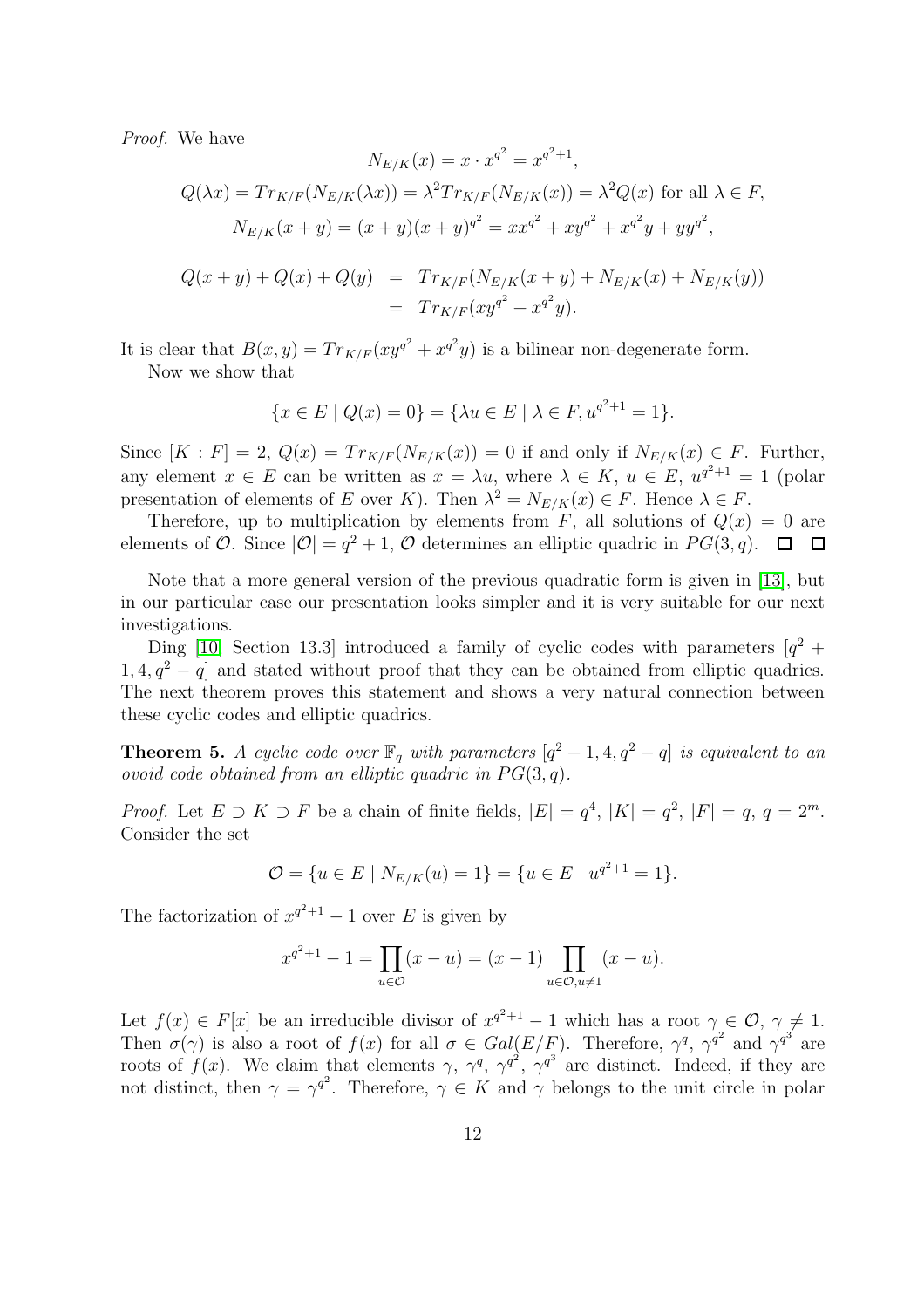presentation of E over K. Hence  $\gamma = 1$ , a contradiction. Consequently, every polynomial of degree 4 over F dividing  $x^{q+1} - 1$  must be of the form  $(x - \gamma)(x - \gamma^q)(x - \gamma^{q^2})(x - \gamma^{q^3})$ with  $\gamma \in \mathcal{O} \setminus \{1\}.$ 

Let C be a cyclic  $[q^2 + 1, 4, q^2 - q]$ -code. Then the parity-check polynomial of C is  $(x-\gamma)(x-\gamma^q)(x-\gamma^{q^2})(x-\gamma^{q^3})$  for some  $\gamma \in \mathcal{O}\setminus\{1\}$ . Then  $C^{\perp}$  is a cyclic  $[q+1, q-2]$ -code with generator polynomial  $(x - \gamma^{-1})(x - \gamma^{-q})(x - \gamma^{-q^2})(x - \gamma^{-q^3})$ . Define the  $1 \times (q^2 + 1)$ matrix

$$
L = \begin{pmatrix} 1 & \gamma^{-1} & \gamma^{-2} & \dots & \gamma^{-q^2} \end{pmatrix}.
$$

Then by [\[12,](#page-13-6) Theorem 4.4.3] we have

$$
C^{\perp} = \{ c \in F^{q^2+1} \mid Lc^T = 0 \}.
$$

Let  $\{1, \xi \zeta, \eta\}$  be a basis of K over F. Let  $\gamma^{-i} = x_i + y_i \xi + z_i \zeta + w_i \eta$ , where  $x_i, y_i, z_i, w_i \in$ F. Then  $C^{\perp}$  is a cyclic code with the parity-check matrix

$$
A = \begin{pmatrix} x_0 & x_1 & \dots & x_{q^2} \\ y_0 & y_1 & \dots & y_{q^2} \\ z_0 & z_1 & \dots & z_{q^2} \\ w_0 & w_1 & \dots & w_{q^2} \end{pmatrix}.
$$

Hence  $C$  is a cyclic code with generator matrix  $A$ .

Any linear code over  $\mathbb{F}_q$  with parameters  $[q^2 + 1, 4, q^2 - q]$  is a projective two-weight code ([\[5,](#page-13-7) p. 192] and [\[8\]](#page-13-9)). Hence, C is an ovoid code [\[6\]](#page-13-1). Therefore, the columns of the matrix A are distinct, and  $\gamma$  is a multiplicative generator of  $\mathcal{O}$ . Then Theorem [4](#page-10-1) implies that C is an ovoid code obtained from the elliptic quadric  $\mathcal{O}$ . that C is an ovoid code obtained from the elliptic quadric  $\mathcal{O}$ .

#### Acknowledgments

The authors would like to thank Cunsheng Ding for valuable discussions and suggestions. The author is also grateful to the anonymous reviewers for their detailed comments that improved the presentation and quality of this paper. This work was supported by UAEU grant 31S366.

## <span id="page-12-2"></span>References

- [1] V. Abatangelo, B. Larato, A characterization of Denniston's maximal arcs. Geom. Dedicata 30, no. 2, 197–203 (1989).
- <span id="page-12-0"></span>[2] K. Abdukhalikov, Bent functions and line ovals, Finite Fields Appl. 47, 94–124 (2017).
- <span id="page-12-1"></span>[3] K. Abdukhalikov, Hyperovals and bent functions. European J. Combin. 79, 123–139 (2019).